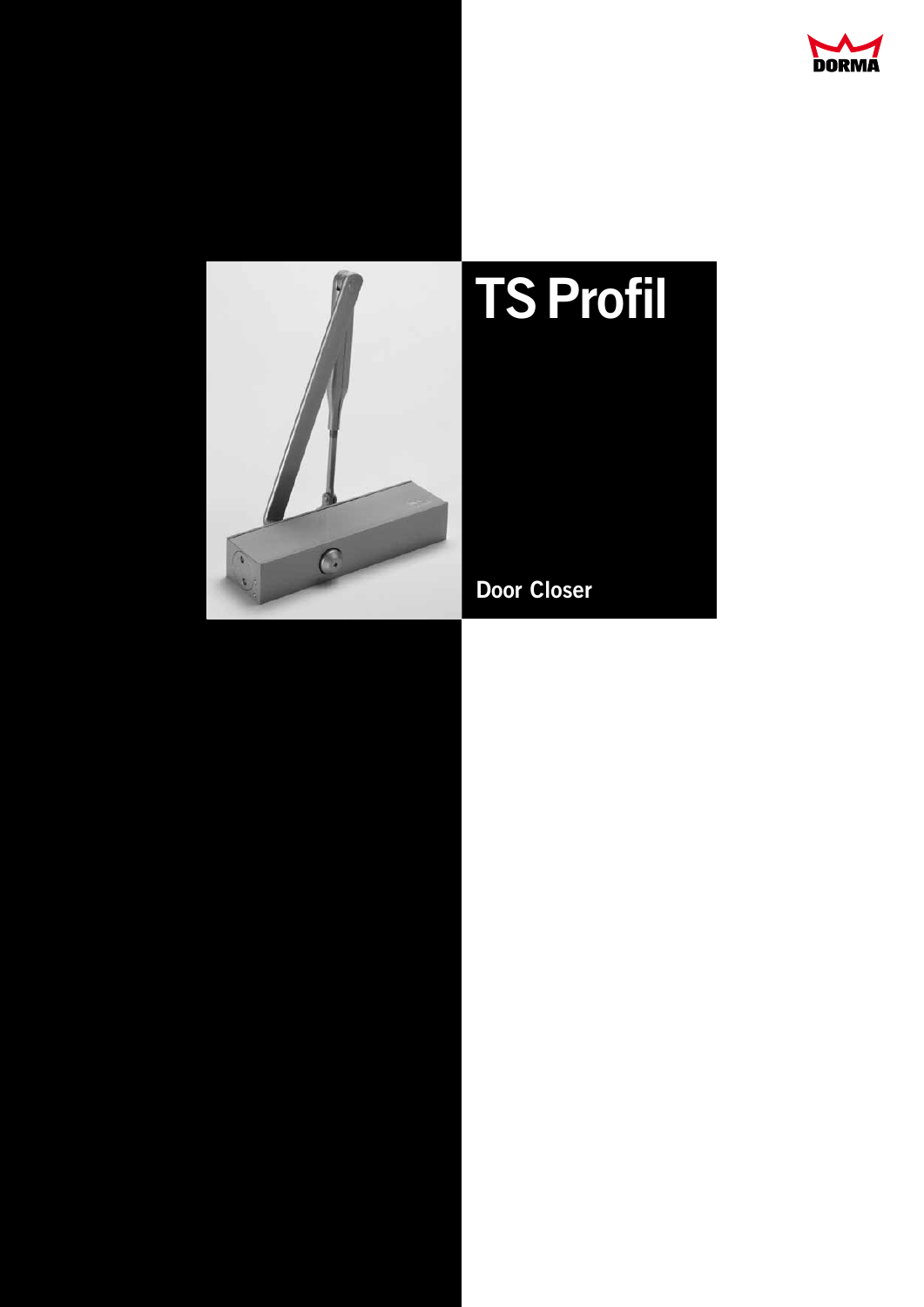# **The ideal solution for standard doors**

With the TS Profil, DORMA has developed a door closer which can be universally used on all common door types. It is particularly quick and easy to install – and does not require a mounting backplate.

Changes in templating allow easy selection of the closing force to suit various door sizes.

Certified to ISO 9001

## **Plus points**

## **For the trade**

- Ideal solution for standard doors.
- Just one model for all mounting positions.

### **For the installer**

- Non-handed unit.
- Quick and easy to install.
- Fixes perfectly to all door types without the need for a mounting backplate.

#### **For the specifier/architect**

• Compact design with minimizing projection.

- Optimal performance and efficiency.
- Suitable for fire doors.

### **For the user**

- Two valves for optimum closing speed and reliable latching action.
- Protection against abuse usage.
- Low sensitivity to temperature changes.
- Optimum wall and door protection thanks to backcheck function.

| Data and features                                |                                                    | <b>TS Profil</b>    |
|--------------------------------------------------|----------------------------------------------------|---------------------|
| Closing force<br>adjustable                      | Size                                               | ΕN<br>2/3/4         |
| Standard doors <sup>1)</sup>                     | ≤ 1100 mm                                          |                     |
| External doors, opening outwards <sup>1)</sup>   |                                                    |                     |
| Fire and smoke check doors <sup>1)</sup>         | ≤ 1100 mm                                          | $-/\bullet/\bullet$ |
| Non-handed                                       |                                                    |                     |
| Arm                                              | Standard                                           |                     |
|                                                  | Slide channel                                      |                     |
| Closing speed adjustable<br>at 2 seperate valves | $180^{\circ} - 15^{\circ}$<br>$15^\circ - 0^\circ$ |                     |
| Backcheck adjustable at valve                    |                                                    |                     |
| Delayed action                                   |                                                    |                     |
| Hold-open                                        |                                                    |                     |
| Weight in kg                                     |                                                    | 1,4                 |
| Dimensions in mm                                 | Length<br>Overall depth<br>Height                  | 210<br>38,5<br>55   |
| Door closer tested to EN 1154                    |                                                    |                     |
| $\zeta$ mark for construction products           |                                                    |                     |

 $\bullet$  Yes – no



ō **EN 4 EN 4**  $\overline{\textcolor{red}{\bigstar}}$  $\overline{\bullet}$ **EN 3 EN 3** le க **EN 2** ┻ **EN 2**





- **1** Adjustable closing speed in the range  $180^\circ - 15^\circ$ .
- **2** Adjustable closing speed in the range  $15^\circ - 0^\circ$ .
- **3** Backcheck

## **Closing force settings**

| Door width | Size setting |  |
|------------|--------------|--|
| < 850      | FN 2         |  |
| ~< 950     | FN 3         |  |
| 1100       | FN 4         |  |

The force setting is altered by selecting position of close on the door without changing existing fixing holes.

**39 41,5**

39

<sup>&</sup>lt;sup>1)</sup> For high and heavy doors, external doors, and for doors required to close against high wind pressure, we recommend DORMA TS 83.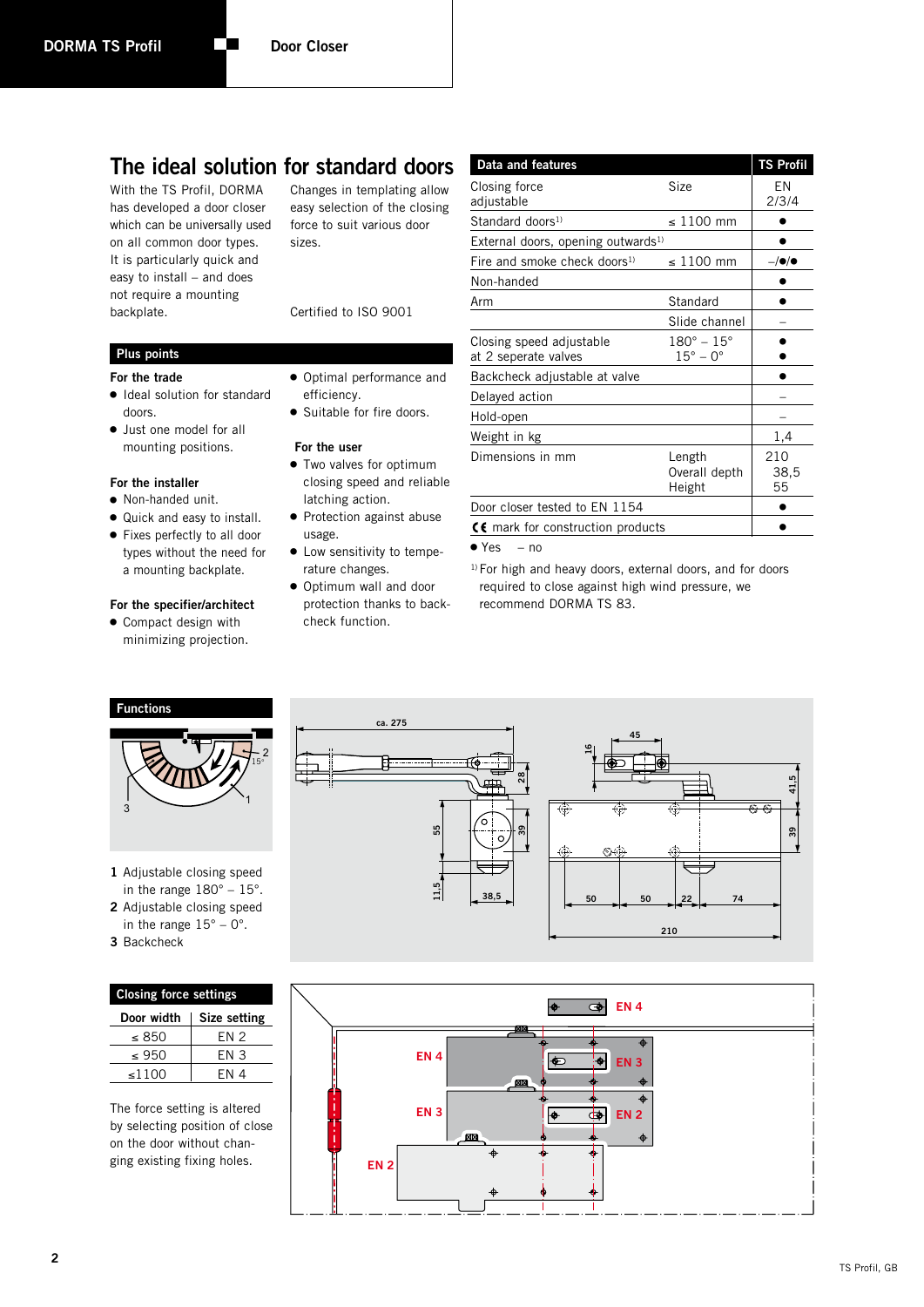

# **Door-leaf fixing,**  pull side

|   | EN 2  | EN 3  | FN 4  |
|---|-------|-------|-------|
| А | 143,5 | 193,5 | 193,5 |
| R | 93    | 59    | 43    |
| C | 69,5  | 119,5 | 119,5 |
|   |       |       |       |

Illustration shows EN 4



# **Frame fixing, push side**

|    | EN 2  | EN 3  | EN 4  |
|----|-------|-------|-------|
| А  | 143,5 | 193,5 | 193,5 |
| B  | 93    | 59    | 43    |
| C. | 69,5  | 119,5 | 119,5 |

Illustration shows EN 4



## **Standard equipment**

| Colour           | XX |
|------------------|----|
| silver           | 01 |
| white (RAL 9016) | 11 |
| black (RAL 9005) | 19 |



Order-Number:  $\blacksquare$  = Closer with arm, complete

### **Note:**

If the use of a door closer with mounting plate is required, we recommend DORMA TS 73 V, TS 72, TS 71.

## **Specification text**

Rack and pinion door closer according to EN 1154, carries the CE mark, with selectable closing force, size EN 2, 3 and 4, adjustable closing speed in two independent ranges and backcheck. Non-handed.

**Model**  $\Box$  with Standard arm

## **Colour**

 $\Box$  silver  $\Box$  white (similar to RAL 9016)  $\Box$  black (similar to RAL 9005)

**Make** DORMA TS Profil